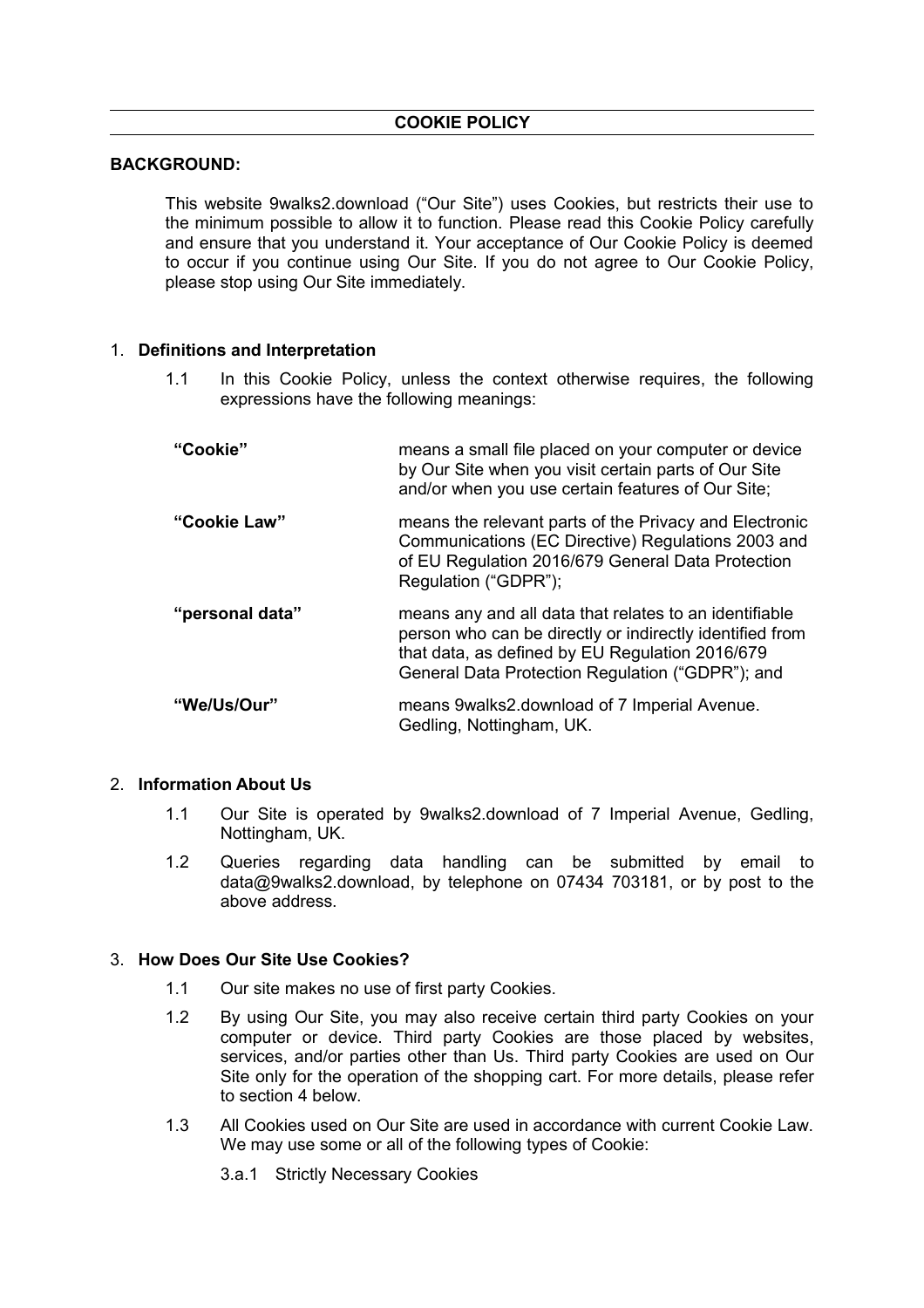A Cookie falls into this category if it is essential to the operation of Our Site, supporting functions such as logging in, your shopping basket, and payment transactions.

#### 3.a.2 Analytics Cookies

It is important for Us to understand how you use Our Site, for example, how efficiently you are able to navigate around it, and what features you use. Analytics Cookies enable us to gather this information, helping Us to improve Our Site and your experience of it.

### 3.a.3 Functionality Cookies

Functionality Cookies enable Us to provide additional functions to you on Our Site such as personalisation and remembering your saved preferences. Some functionality Cookies may also be strictly necessary Cookies, but not all necessarily fall into that category.

### 3.a.4 Targeting Cookies

It is important for Us to know when and how often you visit Our Site, and which parts of it you have used (including which pages you have visited and which links you have visited). As with analytics Cookies, this information helps us to better understand you and, in turn, to make Our Site and advertising more relevant to your interests.

### 3.a.5 Third Party Cookies

Third party Cookies are not placed by Us; instead, they are placed by third parties that provide services to Us and/or to you. Third party Cookies may be used by advertising services to serve up tailored advertising to you on Our Site, or by third parties providing analytics services to Us (these Cookies will work in the same way as analytics Cookies described above).

#### 3.a.6 Persistent Cookies

Any of the above types of Cookie may be a persistent Cookie. Persistent Cookies are those which remain on your computer or device for a predetermined period and are activated each time you visit Our Site.

#### 3.a.7 Session Cookies

Any of the above types of Cookie may be a session Cookie. Session Cookies are temporary and only remain on your computer or device from the point at which you visit Our Site until you close your browser. Session Cookies are deleted when you close your browser.

- 1.4 Cookies on Our Site are not permanent and will expire as indicated in the table below.
- 1.5 For more details of the personal data that We collect and use, the measures we have in place to protect personal data, your legal rights, and our legal obligations, please refer to our Privacy Policy.
- 1.6 For more specific details of the Cookies that We use, please refer to the table below.

## 4. **What Cookies Does Our Site Use?**

1.1 The following third party Cookies may be placed on your computer or device: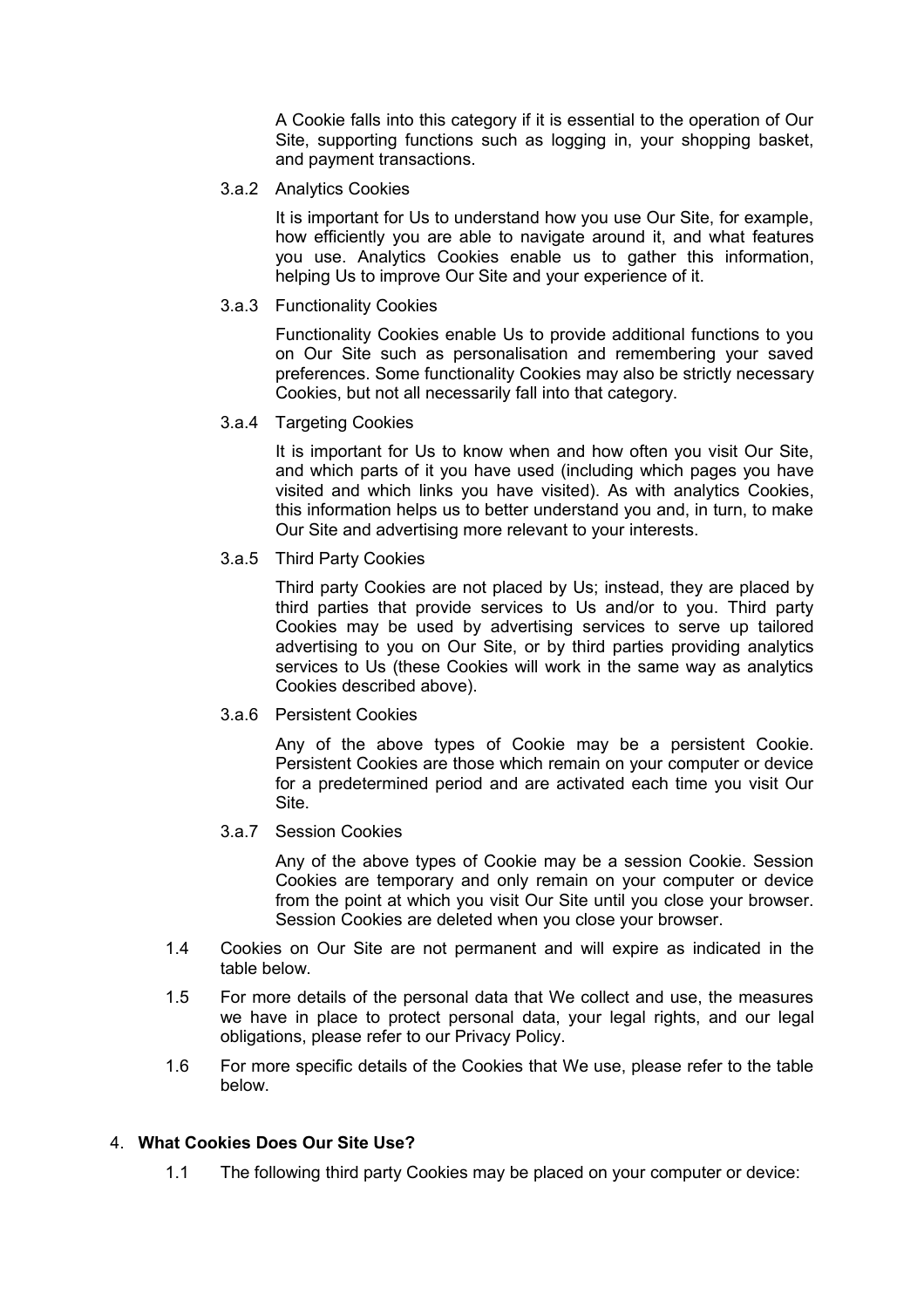| <b>Name of Cookie</b> | <b>Purpose &amp; Type</b>                                                                                                                          | <b>Provider</b>              | <b>Strictly Necessary</b> |
|-----------------------|----------------------------------------------------------------------------------------------------------------------------------------------------|------------------------------|---------------------------|
| cfduid                | Identifies a single<br>machine as safe to<br>connect behind a<br>shared IP so<br>challenges do not<br>have to be reissued.<br>Persists for 1 year. | .sendowl.com                 | yes                       |
| sendowl session       | Identifies the unique<br>with<br>the<br>session<br>Sendowl shopping<br>cart process.<br>Persists for session<br>only.                              | .sendowl.com                 | yes                       |
| sendowl_cart_1        | placing of<br>Records<br>the<br>in in<br>items<br>shopping cart.<br>Persists for 1 month.                                                          | transactions.sendow<br>l.com | yes                       |

## 5. **Consent and Control**

- 1.1 The only Cookies used by Us will be placed on your computer or device as part of the shopping cart process. They are strictly necessary to this process and so your consent will not be requested.
- 1.2 You can choose to enable or disable Cookies in your internet browser. Most internet browsers also enable you to choose whether you wish to disable all Cookies or only third party Cookies. By default, most internet browsers accept Cookies but this can be changed. For further details, please consult the help menu in your internet browser or the documentation that came with your device.
- 1.3 The links below provide instructions on how to control Cookies in all mainstream browsers:
	- 3.a.1 Google Chrome: [https://support.google.com/chrome/answer/95647?](https://support.google.com/chrome/answer/95647?hl=en-GB) [hl=en-GB](https://support.google.com/chrome/answer/95647?hl=en-GB)
	- 3.a.2 Microsoft Internet Explorer: [https://support.microsoft.com/en](https://support.microsoft.com/en-us/kb/278835)[us/kb/278835](https://support.microsoft.com/en-us/kb/278835)
	- 3.a.3 Microsoft Edge: [https://support.microsoft.com/en](https://support.microsoft.com/en-gb/products/microsoft-edge)[gb/products/microsoft-edge](https://support.microsoft.com/en-gb/products/microsoft-edge) (Please note that there are no specific instructions at this time, but Microsoft support will be able to assist)
	- 3.a.4 Safari (macOS): [https://support.apple.com/kb/PH21411?](https://support.apple.com/kb/PH21411?viewlocale=en_GB&locale=en_GB) [viewlocale=en\\_GB&locale=en\\_GB](https://support.apple.com/kb/PH21411?viewlocale=en_GB&locale=en_GB)
	- 3.a.5 Safari (iOS):<https://support.apple.com/en-gb/HT201265>
	- 3.a.6 Mozilla Firefox: [https://support.mozilla.org/en-US/kb/enable-and](https://support.mozilla.org/en-US/kb/enable-and-disable-cookies-website-preferences)[disable-Cookies-website-preferences](https://support.mozilla.org/en-US/kb/enable-and-disable-cookies-website-preferences)
	- 3.a.7 Android: [https://support.google.com/chrome/answer/95647?](https://support.google.com/chrome/answer/95647?co=GENIE.Platform%3DAndroid&hl=en) [co=GENIE.Platform%3DAndroid&hl=en](https://support.google.com/chrome/answer/95647?co=GENIE.Platform%3DAndroid&hl=en) (Please refer to your device's documentation for manufacturers' own browsers)